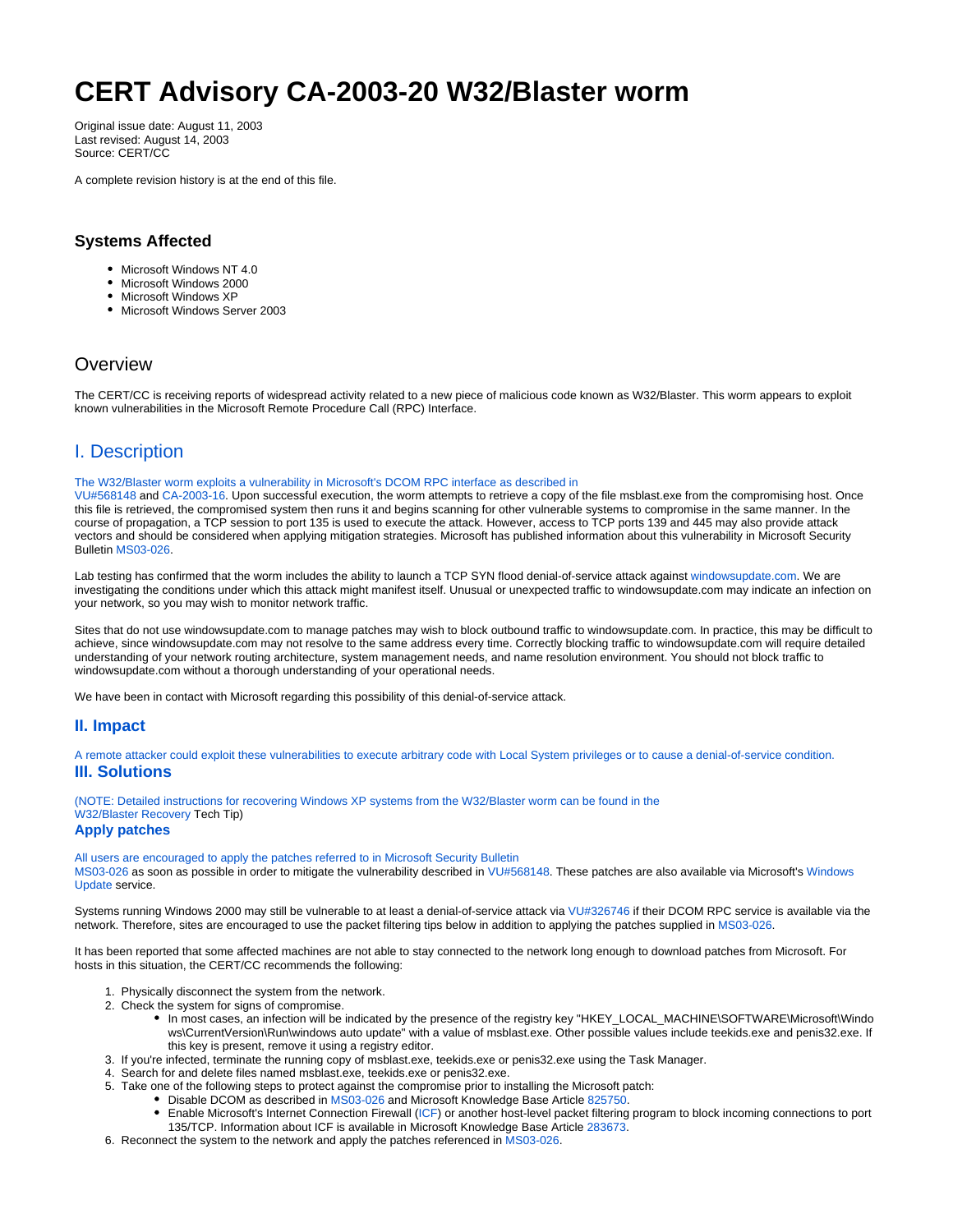[Trend Micro, Inc.](http://www.trendmicro.com/) has [published](http://www.trendmicro.com/vinfo/virusencyclo/default5.asp?VName=WORM_MSBLAST.A) a set of steps to accomplish these goals. [Symantec](http://www.symantec.com) has also [published](http://securityresponse.symantec.com/avcenter/venc/data/w32.blaster.worm.html) a set of steps to accomplish these goals.

#### **Disable DCOM**

Depending on site requirements, you may wish to disable DCOM as described in [MS03-026](http://microsoft.com/technet/security/bulletin/MS03-026.asp). Disabling DCOM will help protect against this vulnerability but may also cause undesirable side effects. Additional details on disabling DCOM and possible side effects are available in Microsoft Knowledge Base Article [825750](http://support.microsoft.com/default.aspx?scid=kb;en-us;825750).

#### **Filter network traffic**

Sites are encouraged to block network access to the following relevant ports at network borders. This can minimize the potential of denial-of-service attacks originating from outside the perimeter. The specific services that should be blocked include

- 69/UDP
- 135/TCP
- 135/UDP
- 139/TCP
- 139/UDP
- 445/TCP
- 445/UDP
- $•$  593/TCP
- 4444/TCP

Sites should consider blocking both inbound and outbound traffic to these ports, depending on network requirements, at the host and network level. Microsoft's [Internet Connection Firewall](http://www.microsoft.com/windowsxp/home/using/howto/homenet/icf.asp) can be used to accomplish these goals.

If access cannot be blocked for all external hosts, the CERT/CC recommends limiting access to only those hosts that require it for normal operation. As a general rule, the CERT/CC recommends filtering **all** types of network traffic that are not required for normal operation.

Because current exploits for [VU#568148](http://www.kb.cert.org/vuls/id/568148) create a backdoor, which is in some cases 4444/TCP, blocking inbound TCP sessions to ports on which no legitimate services are provided may limit intruder access to compromised hosts.

#### **Recovering from a system compromise**

If you believe a system under your administrative control has been compromised, please follow the steps outlined in

[Steps for Recovering from a UNIX or NT System Compromise](http://www.cert.org/tech_tips/win-UNIX-system_compromise.html)

#### **Reporting**

The CERT/CC is tracking activity related to this worm as CERT#30479. Relevant artifacts or activity can be sent to cert@cert.org with the appropriate CERT# in the subject line.

## Appendix A. Vendor Information

This appendix contains information provided by vendors. When vendors report new information, this section is updated and the changes are noted in the revision history. If a vendor is not listed below, we have not received their comments.

#### **[Microsoft](http://www.microsoft.com/)**

Please see Microsoft Security Bulletin [MS03-026](http://microsoft.com/technet/security/bulletin/MS03-026.asp).

## Appendix B. References

- CERT/CC Advisory CA-2003-19 -<http://www.cert.org/advisories/CA-2003-19.html>
- CERT/CC Vulnerability Note VU#561284 <http://www.kb.cert.org/vuls/id/561284>
- CERT/CC Vulnerability Note VU#326746 <http://www.kb.cert.org/vuls/id/326746>
- Microsoft Security Bulletin MS03-026 <http://microsoft.com/technet/security/bulletin/MS03-026.asp>
- Microsoft Knowledge Base article 823980 <http://support.microsoft.com?kbid=823980>

#### **Thanks**

Our thanks to Microsoft Corporation for their review of and input to this advisory.

**Authors**: [Chad Dougherty, Jeffrey Havrilla, Shawn Hernan, and Marty Lindner](mailto:cert@cert.org?subject=CA-2003-20%20Feedback)

Copyright 2003 Carnegie Mellon University.

Revision History